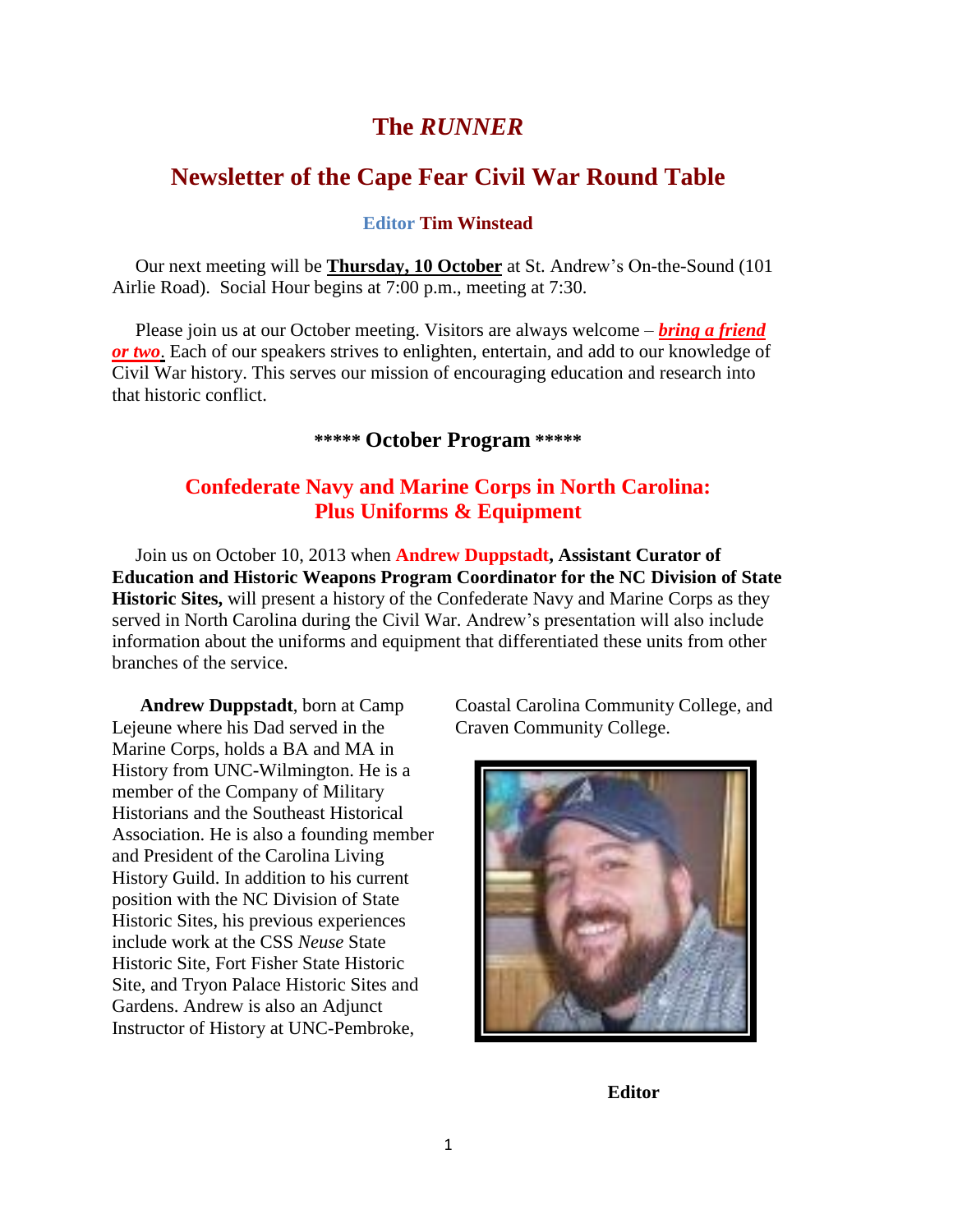#### **\*\*\*\*\* Raffle Winners \*\*\*\*\***

#### **Raffle Master: Ed Gibson**

If you have books, prints, or other items that you would like to donate to the CFCWRT Raffle, contact Ed Gibson [\(egibson759@aol.com\)](mailto:egibson759@aol.com) before our next meeting.

| <b>High Tide at Gettysburg</b>       | - Lance Bevins   |
|--------------------------------------|------------------|
| <b>Sherman</b>                       | - Ed Gibson      |
| <b>Shrouds of Glory</b>              | - Ed Gibson      |
| <b>The Confederacy's Last Hurrah</b> | - Linda Lashley  |
| <b>In The Company of Soldiers</b>    | - Richard Covell |
| <b>The Fatal Storm</b>               | - Bob Cooke      |

### **\*\*\*\*\* Trivia Questions for October \*\*\*\*\***

**1 –** How many ironclads were built by the Confederate government in North Carolina during the Civil War?

**2 –** What was the mission of the Confederate Navy in North Carolina?

**3 –** Which North Carolinians commanded Confederate commerce raiders against Union shipping during the war.

**4 –** Who commanded the Confederate Marine Corps contingent at Fort Fisher during the Battles of Fort Fisher? What was the fate of this contingent?

**5 –** What was Robert E. Lee's Special Order 191? How was it relevant to the September 17, 1862 Battle of Sharpsburg? – This battle that became the single-most bloody day in American Military history.

**6 –** Sgt. Robert W. Parker joined Company F, 2nd Virginia Cavalry, Bedford Southside Dragoons on May 29, 1861. Parker and Company F faithfully served throughout the war. For what else was Bedford, Virginia remembered?

# \*\*\*\*\* **Member News & Activities** \*\*\*\*\*



*Robert E. Lee*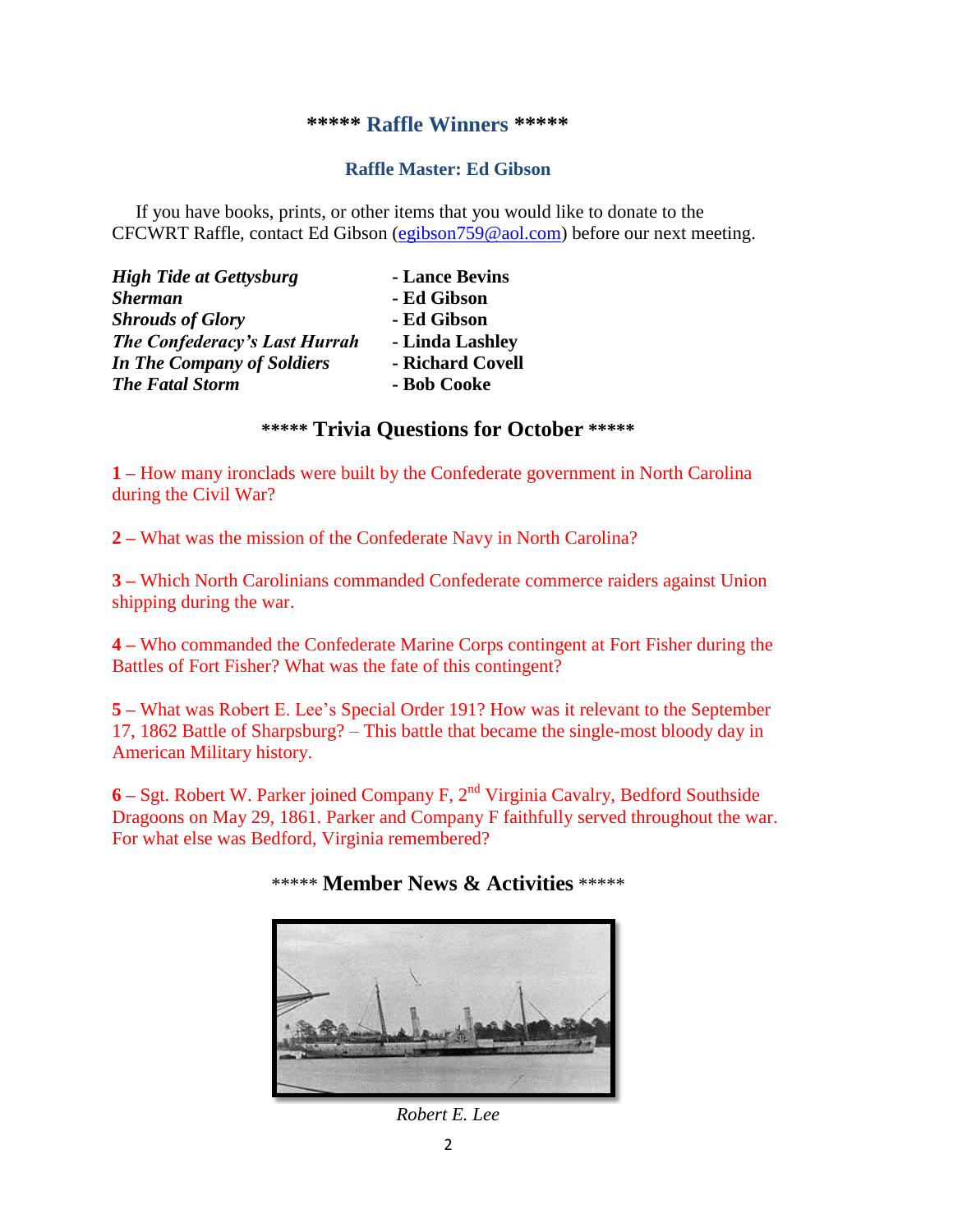If you have member news that you think would be of interest to CFCWRT membership, let me know about it.

**1 –** Welcome to new members: **Tommy Chilcote** and **Jack Skinner.** *A special welcome to all returning members.* Your membership makes possible the speakers and events that the RT schedules throughout our program year.

**2 –** President Bob Cooke presented a proposal for the CFCWRT to support the Civil War Trust's efforts to save an additional 109 acres at Reed's Bridge on the Chickamauga battlefield. As we have done in the past, a hat will be passed at the October meeting to support this effort to secure the land where this battle opened on September 18, 1863.

**3 –**Our friends at the **Brunswick Civil War Round Table** will meet on Tuesday**, October 1<sup>st</sup>** at 6:30pm. They meet at the Trinity United Methodist Church, 209 E. Nash Street, Southport.

Rev. Jeff Roberts, senior pastor at Trinity United Methodist Church, Southport. His topic: "Religion in the Civil War."

### **4 – The speaker schedule for 2013-2014 is set for the balance of the year and may be found under the** *Events* **tab at [www.cfcwrt.com.](http://www.cfcwrt.com/)**

**5 –** Several Round Table members, who are also members of the North Carolina Military Historical Society, traveled to Kinston on September 25<sup>th</sup> to visit the CSS *Neuse* Museum and hull. The Wilmington Chapter of the NCMHS meets semi-monthly for discussions and/or trips to historical sites. The Society also is the sponsor of the Military Museum located at the Air Force Recreation Area, Kure Beach. Contact **Bruce Patterson** if you have interest in joining this group.



## **\*\*\*\*\* Difference Makers \*\*\*\*\***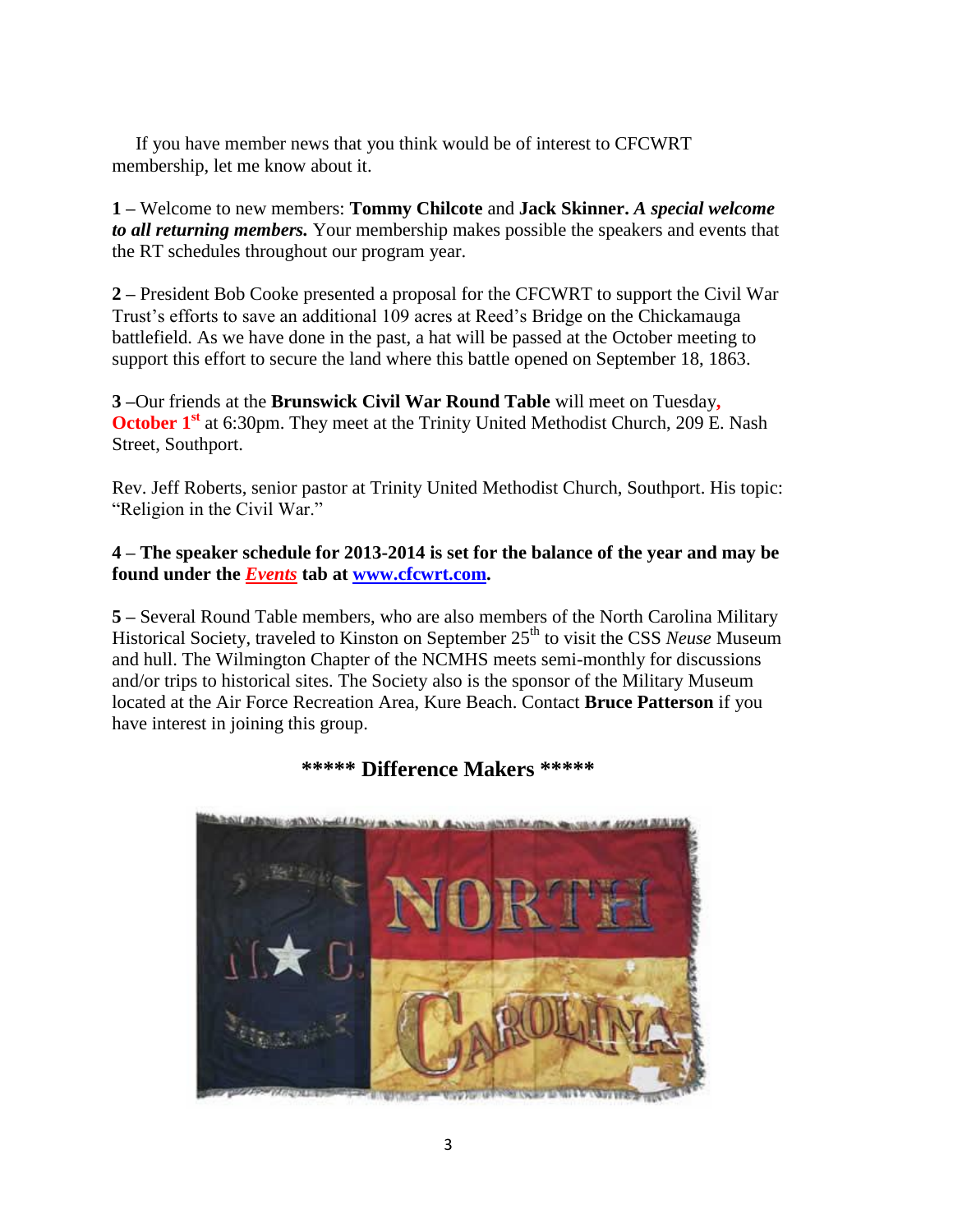On Sunday, September 14, 1862, rear guard elements of the Army of North Virginia were involved in a desperate encounter on the crest of South Mountain, between Middletown and Boonsboro, Maryland. The battle on South Mountain began when the vanguard of General George McClellan's Army of the Potomac, emboldened with discovery of Robert E. Lee's Special Order 191, moved to strike the Confederates before their widely scattered forces could be re-concentrated. This often overlooked battle, which could have precipitated the possible destruction of Lee's Army, was the prelude to the Battle of Sharpsburg on September  $17<sup>th</sup>$ .

 This battle developed along the ridge of the mountain at Frostown, Fox's and Turner's Gap. The Union advance also involved clashes at Crampton's Gap, 6 miles south and nearer to Harpers' Ferry. The fighting at Fox's and Turner's Gap involved the North Carolina troops of the 1<sup>st</sup>, 2<sup>nd</sup>, 3<sup>rd</sup>, 4<sup>th</sup>, 5<sup>th</sup>, 6<sup>th</sup>, 12<sup>th</sup>, 13<sup>th</sup>, 14<sup>th</sup>, 15<sup>th</sup>, 20<sup>th</sup>, 23<sup>rd</sup>, and 30<sup>th</sup> Infantry; the 1<sup>st</sup> North Carolina Artillery, Manly's and Reilly's Batteries; other units of Longstreet's Corps plus those who arrived during the afternoon.



 Action at Fox's Gap during the morning of September 14th involved hand-to-hand combat between the opposing troops. The intense fighting also witnessed soldiers engaged with clubbed muskets and bayonets. Confederate Brigadier General **Samuel Garland** of the 13<sup>th</sup> North Carolina and Union Major General **Jesse Reno**, Commander of the IX Corps, were among those killed during this fighting.

 General **Daniel Harvey Hill** was the overall commander of the 5,000 soldiers who initially resisted the Union advance. Hill filled his thin line with teamsters, cooks, and staff officers. The Confederates barely held the line until additional units (included those of John Bell Hood) arrived on the scene. Hill eventually had 10,000 men to oppose a Union force of 25,000. After darkness descended on the battlefields, Lee ordered Longstreet and Hill to withdraw and move toward Sharpsburg. Lee's Army was able to begin a re-concentration only because of the tenacity of the Confederate defenders and caution by the Union commanders.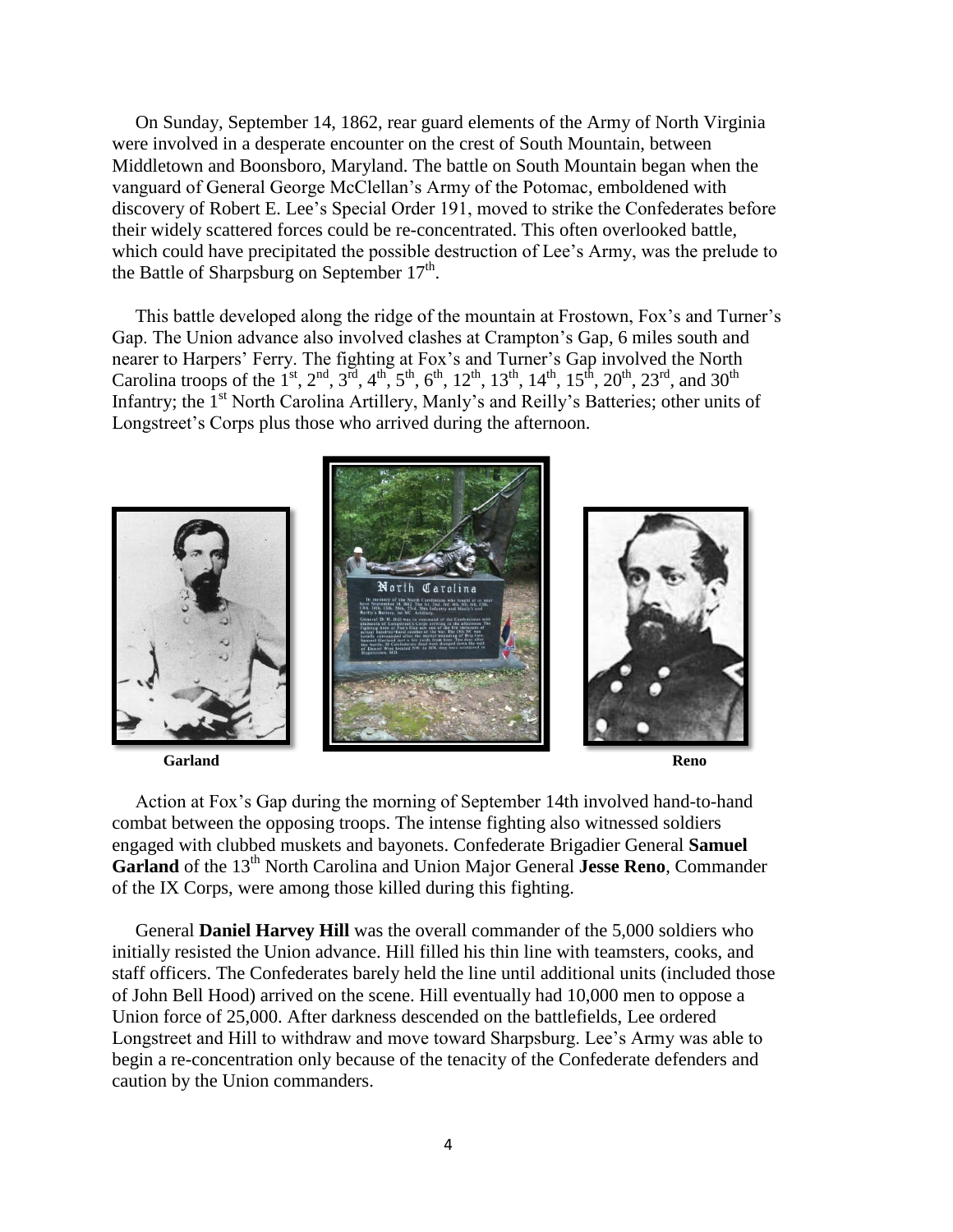Daniel Harvey Hill and the Confederate troops at South Mountain had been difference makers; their defense had gained Lee time to prepare a defense to face the full weight of McClellan's Army of the Potomac at Sharpsburg, Maryland. Without that stalwart resistance, the battle that was fought at Antietam Creek could well have been the last battle of the American Civil War.



Source:<http://www.southmountain.stonesentinels.com/NC.php> (accessed August 26, 2013).

### **Lance Bevins**

## **\*\*\*\*\* October 1863 \*\*\*\*\***

October 1863 saw further fighting in and around Chattanooga. During the [American Civil](http://www.historylearningsite.co.uk/american-civil-war.htm)  [War,](http://www.historylearningsite.co.uk/american-civil-war.htm) both sides were hindered by something that they had no control over - poor winter weather. Manoeuvring and mobilising men and equipment became very difficult and on occasions impossible when the rain took a hold. October 1863 saw an early start to the winter.

October 1<sup>st</sup>: Rosecrans' supply route after the Battle of Chickamauga was a tortuous 28mile mountain road that followed along the side of the Tennessee River. It would have been impossible to supply 50,000 men throughout the winter using just this route. Rosecrans ordered the building of flat-bottomed boats that would be able to navigate the Tennessee River.

October  $2<sup>nd</sup>$ : The first reinforcements for the Army of the Cumberland arrived in Chattanooga. Their journey of over 1100 miles took just over a week, showing the importance of controlling the railways during the war.

October  $4<sup>th</sup>$ : Union engineers completed the first of the flat-bottomed steamboats that they hoped to use to help supply the Army of the Cumberland.

October  $6<sup>th</sup>$ : The weather in Chattanooga took a turn for the worse. Persistent heavy rain made living conditions difficult at best especially as all the wooden homes in the town had been destroyed as they were used in strengthening trenches and redoubts. The town's 2,500 citizens crammed themselves into a few stone buildings.

October  $8<sup>th</sup>$ : The lack of food in Chattanooga started to take a hold with many Union soldiers falling ill due to malnourishment. The soldiers in the town had slaughtered most of their animals in an effort to feed themselves but by now even these had run out.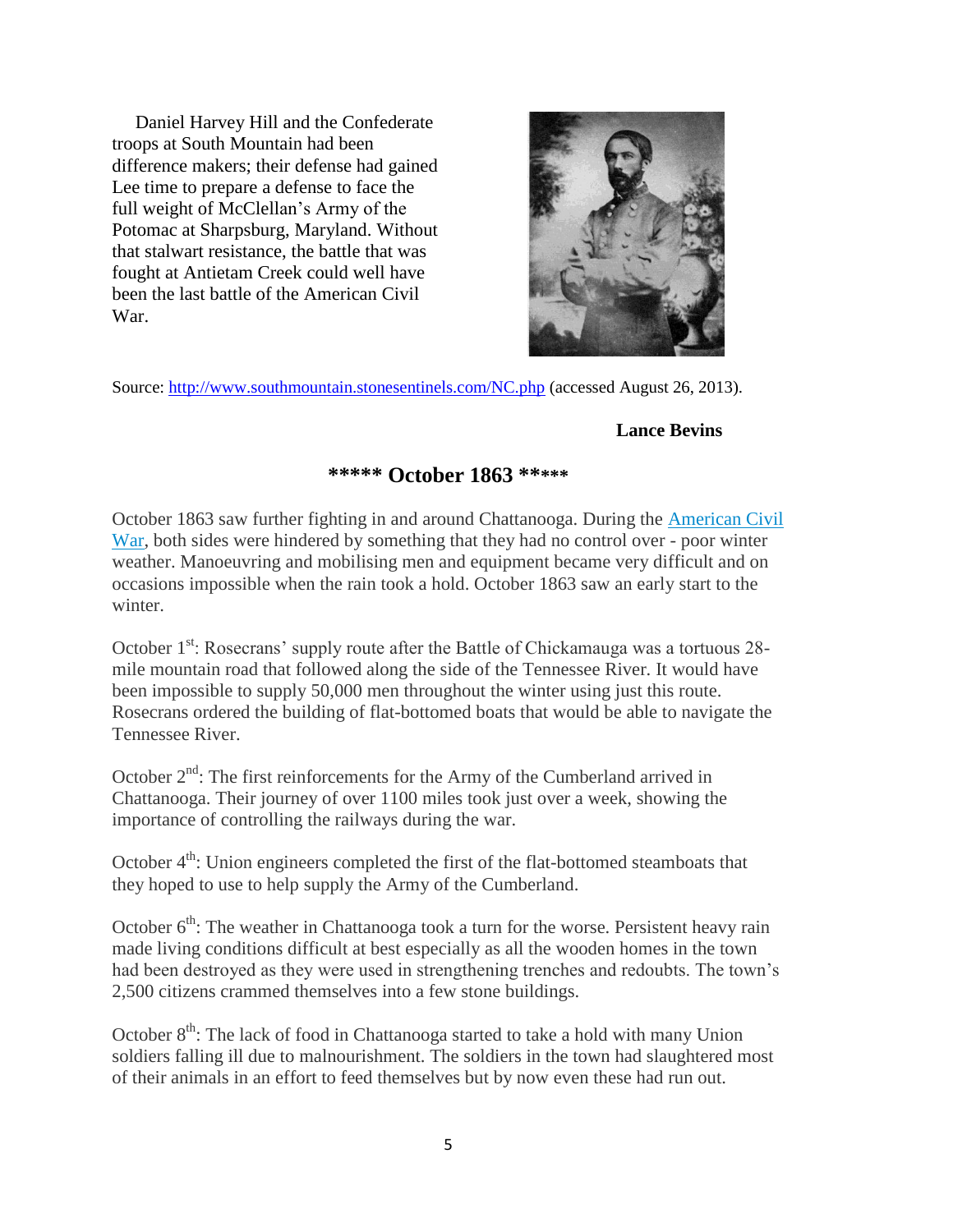October  $9<sup>th</sup>$ : Confederate cavalry attacked a major Union supply column bound for Chattanooga. Hundreds of supply wagons – along with their contents – were lost.

October 10<sup>th</sup>: Despite the victory at Chickamauga, senior Confederate officers under Bragg's command expressed to Jefferson Davis their discontent with regards to his leadership. They all agreed that his skills "would be better employed elsewhere". As a friend of Bragg, Davis was angered by their lack of support for him.







 **Braxton Bragg Jefferson Davis James Longstreet**

October  $11<sup>th</sup>$ : General Longstreet, who played such an important role in the victory at Chickamauga, again asked Davis to replace Bragg. Once again, Davis refused.

October 16<sup>th</sup>: The North introduced a major reorganisation of its armies. The armies of the Cumberland, Tennessee and Ohio were all combined into the Military Division of the Mississippi and put under the command of General U Grant.

October 18<sup>th</sup>: Rosecrans was relieved of his command, which was handed over to Major-General George Thomas. Rosecrans was never given another meaningful command.





**W.S. Rosecrans George Thomas**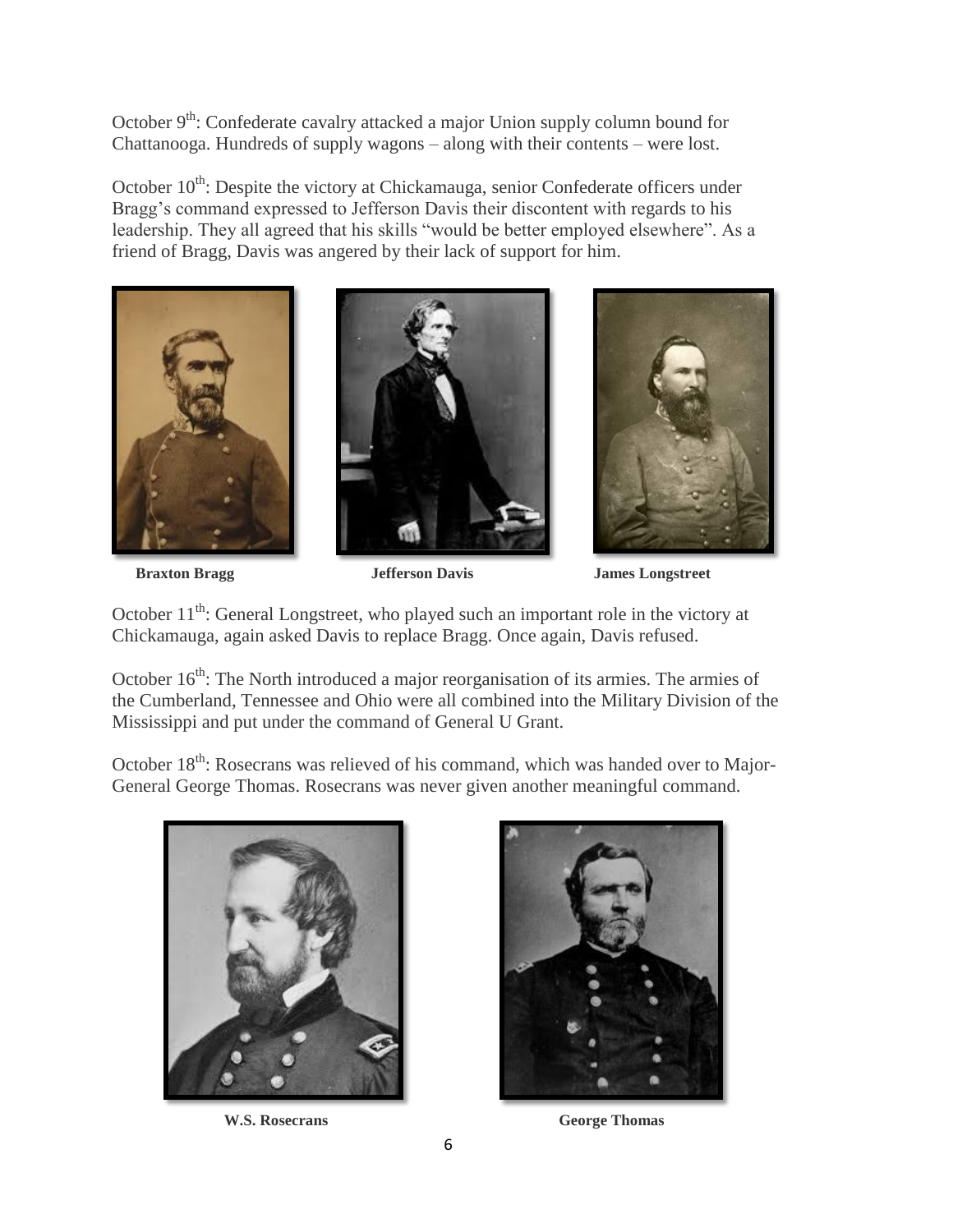October  $20^{th}$ : Since their victory at Gettysburg, the Army of the Potomac had followed Lee's Army of Northern Virginia. Neither was in a position to launch a major attack against the other but numerous skirmishes had occurred up to this date when Lee crossed the Rappahannock River to return to his old base. Meade had no intention of following him across the river. The skirmishes that had occurred since Gettysburg had cost Meade 2292 killed and wounded while Lee lost 1381 men.

October 23rd: General Grant arrived at Chattanooga. The plight of the Unionists in the town was aided somewhat by the continuing infighting that Bragg was still experiencing among his senior officers.

October 24<sup>th</sup>: President Lincoln expressed his disappointment that Meade had not crossed the Rappahannock River in pursuit of Lee. However, as a politician, he still failed to fully understand the impact Gettysburg had on both armies even though it was some four months after the battle. In fact, Lincoln assumed that as four months had passed the Army of the Potomac should have been in a position to pursue Lee's army.

October  $25<sup>th</sup>$ : The first of the flat-bottomed supply ships was launched in Chattanooga.

October  $26<sup>th</sup>$ : The Tennessee River had to be made safe for the Unionists if the supplyboat was to succeed. General Thomas ordered the capture of Brown's Ferry, across the neck of Moccasin Point, which was the old high-water route.

October  $27<sup>th</sup>$ : At 05.00, 1,800 Unionist soldiers attacked Brown's Ferry, having been moved along the Tennessee River by pontoons. By 10.00 some 4,000 Unionist soldiers had control of both sides of the river. The supply ship could now sail from Chattanooga passed Moccasin Point in relative safety.

October 28<sup>th</sup>: The South attempted to re-capture Brown's Ferry. The night attack lasted until early October  $29<sup>th</sup>$ . However, it was now that the infighting among the senior Confederates officers hit home. Bragg would have been aware that General Longstreet had asked Jefferson Davis to remove Bragg from his post. Bragg and Davis had known each other as good friends for over 20 years so it is inconceivable that Davis had not informed Bragg of what Longstreet had requested. The Confederate attack at Brown's Ferry was to be led by Longstreet. Without telling Longstreet, Bragg removed from the attack some of the units that Longstreet had chosen to use. Instead of having 8,000 men in the attack, Longstreet had 4,000 and they were up against the Union force that now numbered 5,000.The North lost 77 men killed while Longstreet lost over 300 men killed. The Union remained in control of Brown's Ferry. The failure of Longstreet to succeed at Brown's Ferry - information that was swiftly conveyed to Davis – was sufficient to convince Davis that his decision to keep Bragg was the correct one.

October 30<sup>th</sup>: The flat-bottomed steam ship returned to Chattanooga at night towing several barges full of 40,000 rations. It arrived just in time as the soldiers in the town only had half a breakfast ration left. The citizens in the town only had four boxes of hard bread left for all of them.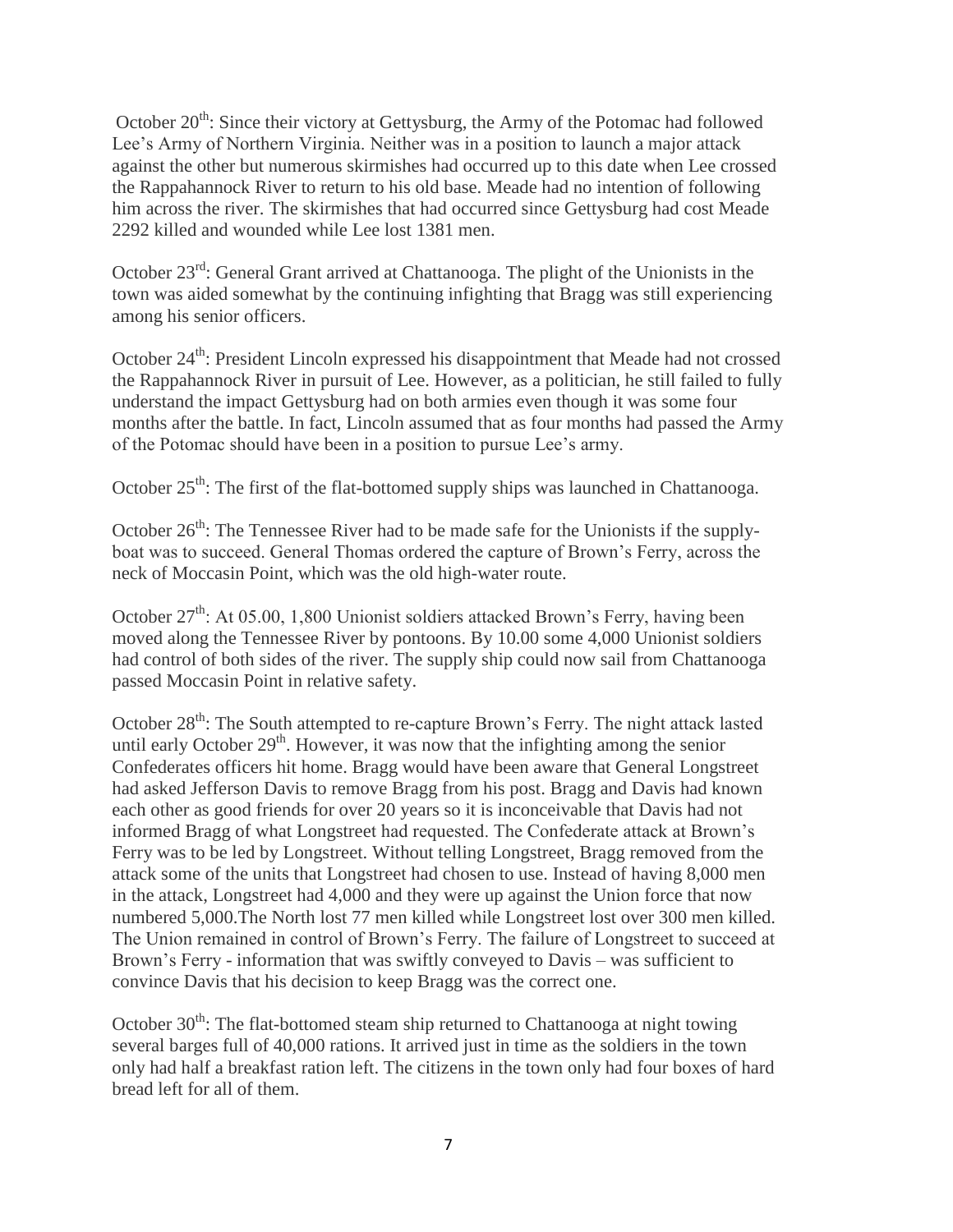

**USS** *Chattanooga* **– The Cracker Line "home-made" steamboat**

Source:<http://www.historylearningsite.co.uk/october-1863-civil-war.htm> (accessed August 21, 2013). [http://www.qmfound.com/little\\_steamboat\\_that\\_opened\\_the\\_cracker\\_line.htm](http://www.qmfound.com/little_steamboat_that_opened_the_cracker_line.htm) (accessed September 19, 2013).

## **\*\*\*\*\* September Program \*\*\*\*\***

## **Lee's Last Casualty: The Life and Letters of Sgt. Robert W. Parker, Second Virginia Cavalry**

 **Cathy Wright, c**urator at The Museum of the Confederacy, presented an interested look at the life of a Confederate cavalryman who served with the Army of North Virginia throughout the entire war. Parker survived the many battles, skirmishes, and sicknesses of cavalry service only to meet his fate at Appomattox on April 9, 1865.

 Robert William Parker's story was revealed from nearly 200 letters between Parker and his wife, Rebecca, which dated from 1861 until early 1865. These letters were discovered in the attic of an elderly kinswoman who passed away during 2004 in Roanoke, Virginia. The family shared knowledge of the existence of these long forgotten letters with historian, Dr. James I. Robertson. Robertson passed this information on the Dr. Peter S. Carmichael, who taught at UNCG. Carmichael had a graduate student, **Cathy Wright,** who was searching for a worthwhile topic for her

graduate thesis. Cathy had found her thesis topic.

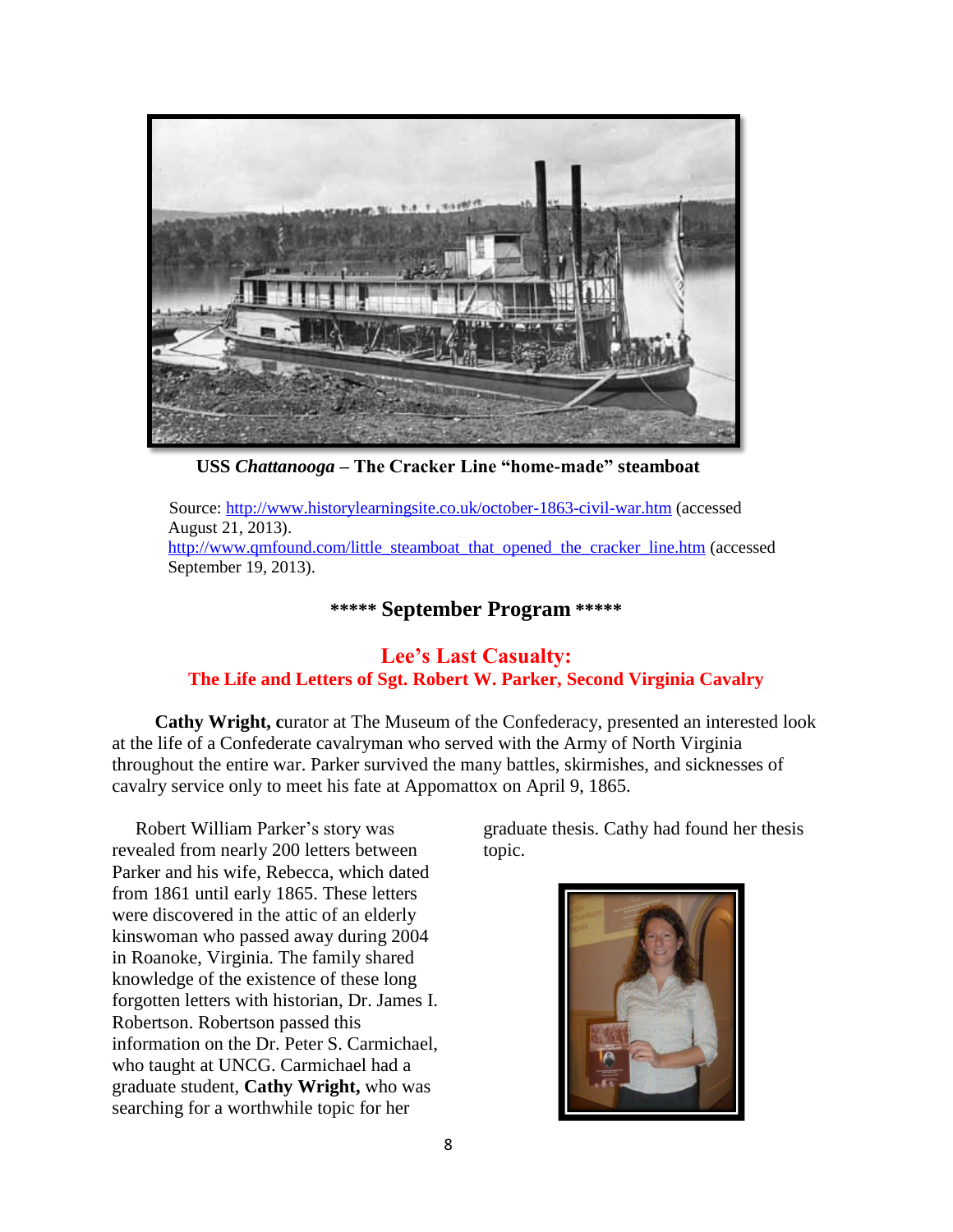Robert Parker was born in Pittsylvania County, Virginia on August 31, 1838. His family moved to Bedford County where Robert's father, Ammon H. Parker, and mother, Frances Goggin Parker, raised their four children at their home, Lone Aspen. Robert, as his father before him, became a farmer. On December 6, 1860, Robert married Rebecca "Beck" Walker. Robert and Rebecca began their married life as a young couple who lived on the family farm where they sought a peaceful and increasing prosperous life among family and friends. Their peaceful existence was to be interrupted by the coming struggle between the differing cultures of the South and the North.

 With Virginia's secession from the Union on April 17, 1861, Robert Parker, and others from Bedford County, felt the need to rush to the defense of their families and their way of life. Parker enrolled for service in Company F, the Bedford Southside Dragoons on May  $28<sup>th</sup>$ in Davis Mills, Virginia. He was mustered into service on May 31, 1861 with Company F,  $2<sup>nd</sup>$ Virginia Cavalry. For the next Four years, Robert shared the insights that he gained through his service with the Confederate cavalry. He described battles, military campaigns, and the daily life of the soldiers.

 Cathy's transcriptions of Parker's letter revealed more than the military actions and aspects of a soldier's life. These letters revealed the thoughts of Parker as the war turned against the South and the will to wage war flagged among the army and the civilian populations. Cathy's presentation of her book shared the life story of 4<sup>th</sup> Sergeant Robert W. Parker. He avoided serious injury on the many battlefields during four years of war; however, as the book's title suggested, Parker may have become the "last" casualty in the Army of Northern Virginia.

#### **Editor**

## **\*\*\*\*\* Trivia Questions for October \*\*\*\*\***

**1 –** How many ironclads were built by the Confederate government in North Carolina during the Civil War? The Confederate government attempted building ironclads in the state, and was successful in completing four ships: the **CSS** *North Carolina* and the **CSS** *Raleigh* on the Cape Fear River, the **CSS** *Albemarle* on the Roanoke River, and the **CSS** *Neuse* on the Neuse River. A fifth ironclad, the **CSS** *Wilmington,* was nearing completion in February 22, 1865 when it was destroyed to prevent it from falling into the hands of the advancing Union forces.

 There were also naval yards and stations located across the state, including a large operation at Charlotte for manufacturing marine machinery and other facilities in Wilmington, Halifax, Kinston, and for a brief time in Tarboro.

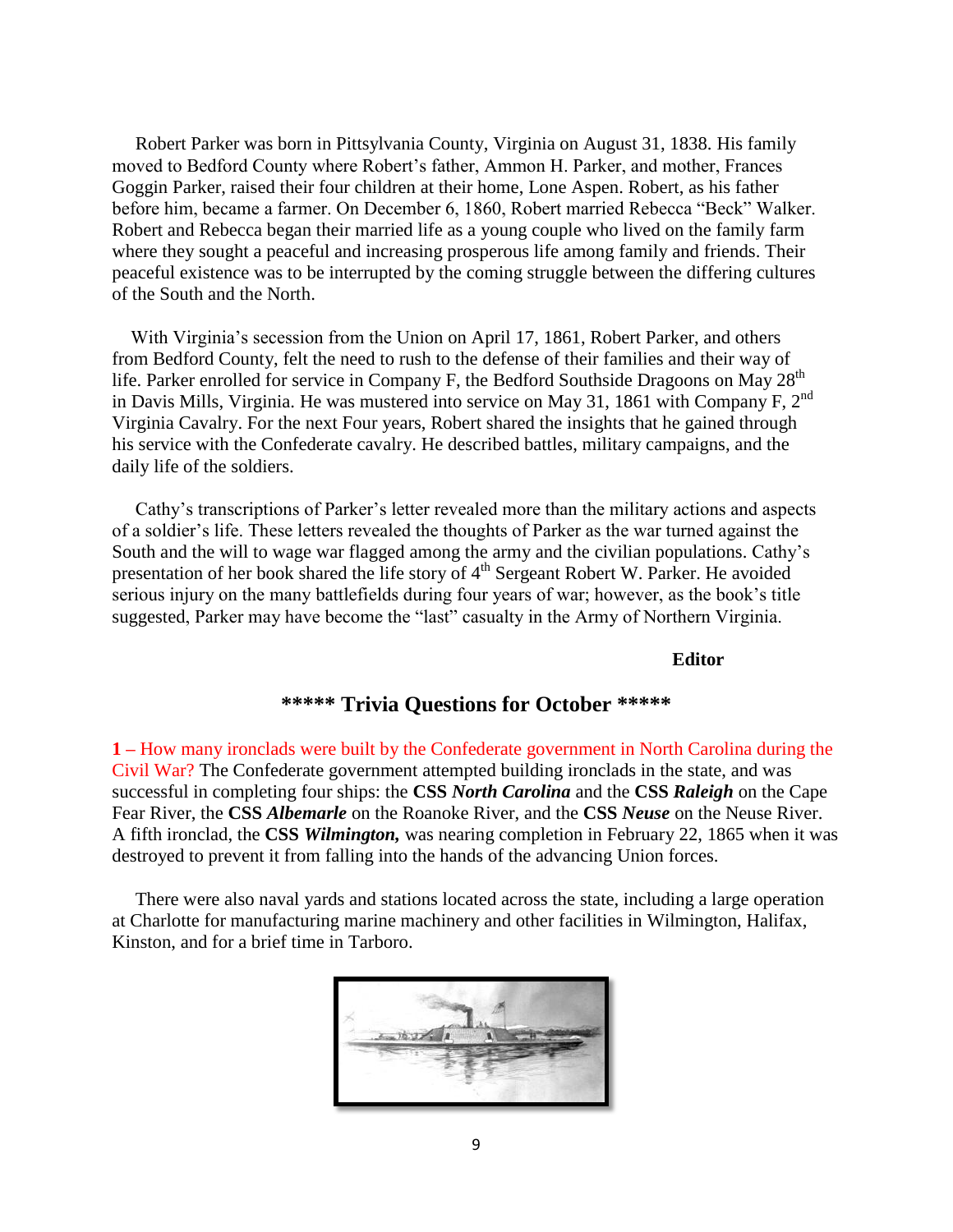The CSS *Albemarle*, depicted above, saw several successes in combat late in the Civil War. Built in a corn field near Edward's Ferry (Scotland Neck) by a 19 year old Gilbert Elliot, the *Albemarle* was the most successful of the North Carolina ironclads. The *Albemarle* took part in the Battle of Plymouth, and several the naval battles near Plymouth and on the Albemarle Sound. The *Albemarle* met its fate when Union naval Commander William Barker Cushing led a torpedo attack against the ironclad as it lay at anchor near Plymouth on the night of October 27, 1864. Image courtesy of the North Carolina Office of Archives and History, Raleigh, NC.

Source:<http://www.northcarolinahistory.org/encyclopedia/158/entry/> (accessed August 23, 2013).

**2 –** What was the mission of the Confederate Navy in North Carolina? The Confederate Navy's mission was three-fold. First, it was to provide coastal defense and protection for inland waterways. Second, its ironclad construction program was designed to break the Union blockade of the southern coast. Third, it was seen as a function of the navy to raid enemy commerce.

Source:<http://www.northcarolinahistory.org/encyclopedia/158/entry/> (accessed August 23, 2013).

**3 –** Which North Carolinians commanded Confederate commerce raiders against Union shipping during the war. **John Newland Maffitt** (CSS *Florida)* and **James I. Waddell** (CSS *Shenandoah*) commanded commerce raiders that ranged far and wide to destroy Union shipping.





**John Newland Maffitt James Iredell Waddell** 

**Maffitt** returned to the Wilmington area after the war where he lived on a 212 acre farm – "The Moorings" – off Greenville Sound until his death on May 15, 1886. NOTE: Maffitt's Great-Grandson, Robert "Bob" Maffitt, lives in the Wilmington area and is active in keeping alive the history of his kinsman and the contribution of the Confederate Navy during the war.

 **Waddell** did not return to the United States until 1875. He served as director of the State of Maryland's Oyster Regulation Board until his death on March 15, 1886.

**4 –** Who commanded the Confederate Marine Corps contingent at Fort Fisher during the Battles of Fort Fisher? What was the fate of this contingent? **Captain Alfred C. Van Benthuysen** was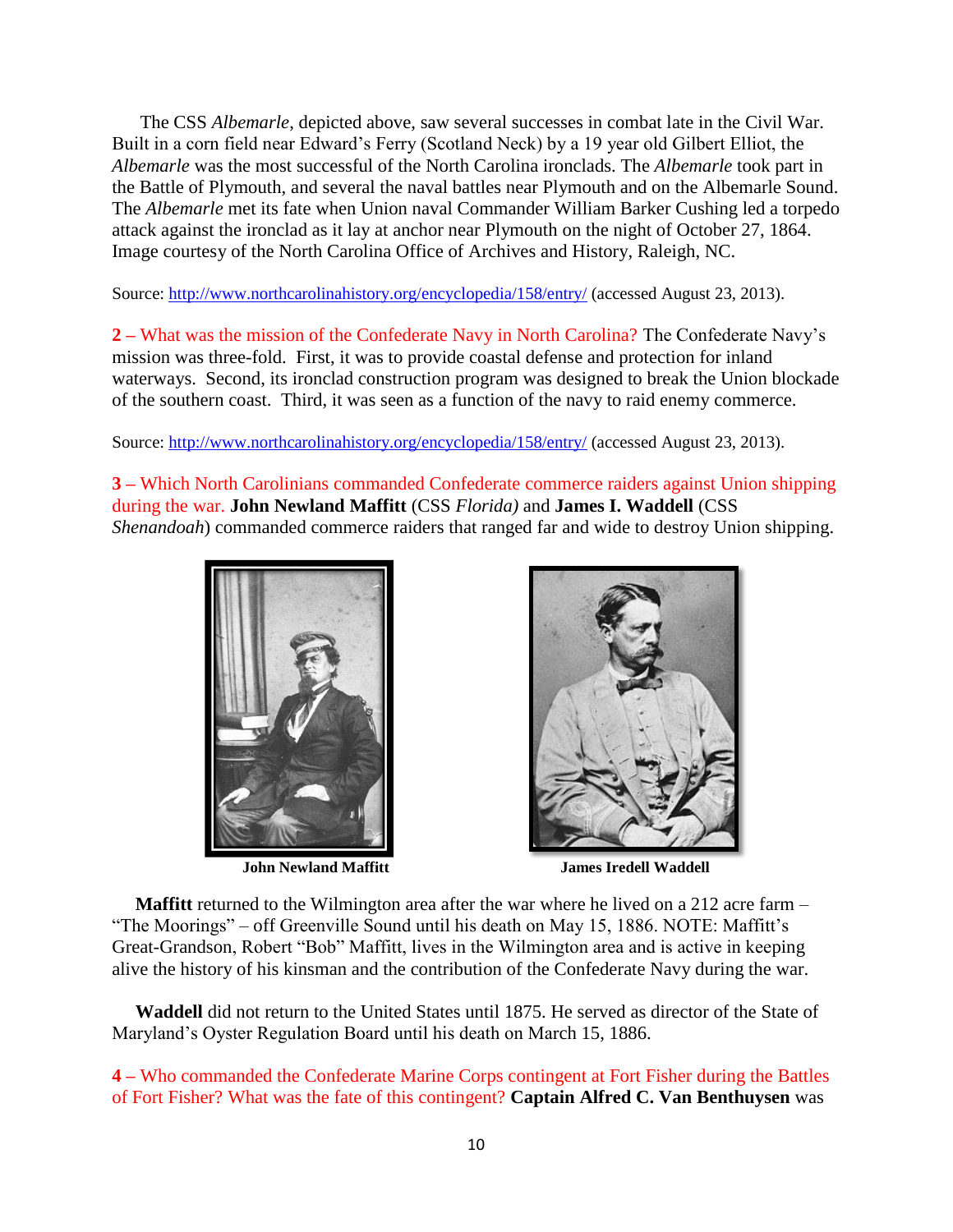among the reinforcements who arrived at Battery Buchanan on Christmas Eve, 1864. He suffered a severe head wound during the battle on January 15, 1865. Van Benthuysen and his Marines were with Major James Reilly near Battery Buchanan when Reilly surrendered Fort Fisher to Captain E. Lewis Moore, Adjunct of the  $7<sup>th</sup>$  Connecticut.

Source: Chris E. Fonvielle, Jr., *The Wilmington Campaign: Last Rays of Departing Hope (Campbell, California: Savas Publishing Company, 1997), p.293-295.*

**5 –** What was Robert E. Lee's Special Order 191? How was it relevant to the September 17, 1862 Battle of Sharpsburg? – This battle that became the single-most bloody day in American Military history. Robert E. Lee issued Special Order 191 during the Maryland campaign, before the Battle of Antietam. A copy of the order having been lost, was recovered by Union soldiers of the 27th Indiana on the Best Farm in Maryland. The order provided the Union Army with valuable information concerning the Army of Northern Virginia's movements and campaign plans. Upon receiving Lee's "Lost Order", Maj. Gen. George B. McClellan, leading the Union Army of the Potomac, would exclaim "Here is a paper with which, if I cannot whip Bobby Lee, I will be willing to go home." The practical value of this intelligence, which was quickly growing obsolescent, continues to be the subject of much debate.

1. The citizens of Fredericktown being unwilling while overrun by members of this army, to open their stores, in order to give them confidence, and to secure to officers and men purchasing supplies for benefit of this command, all officers and men of this army are strictly prohibited from visiting Fredericktown except on business, in which cases they will bear evidence of this in writing from division commanders. The provost-marshal in Fredericktown will see that his guard rigidly enforces this order.

2. Major Taylor will proceed to Leesburg, Virginia, and arrange for transportation of the sick and those unable to walk to Winchester, securing the transportation of the country for this purpose. The route between this and Culpepper Court-House east of the mountains being unsafe, will no longer be traveled. Those on the way to this army already across the river will move up promptly; all others will proceed to Winchester collectively and under command of officers, at which point, being the general depot of this army, its movements will be known and instructions given by commanding officer regulating further movements.

3. The army will resume its march tomorrow, taking the Hagerstown road. General Jackson's command will form the advance, and, after passing Middletown, with such portion as he may select, take the route toward Sharpsburg, cross the Potomac at the most convenient point, and by Friday morning take possession of the Baltimore and Ohio Railroad, capture such of them as may be at Martinsburg, and intercept such as may attempt to escape from Harpers Ferry.

4. General Longstreet's command will pursue the same road as far as Boonsborough, where it will halt, with reserve, supply, and baggage trains of the army.

5. General McLaws, with his own division and that of General R. H. Anderson, will follow General Longstreet. On reaching Middletown will take the route to Harpers Ferry, and by Friday morning possess himself of the Maryland Heights and endeavor to capture the enemy at Harpers Ferry and vicinity.